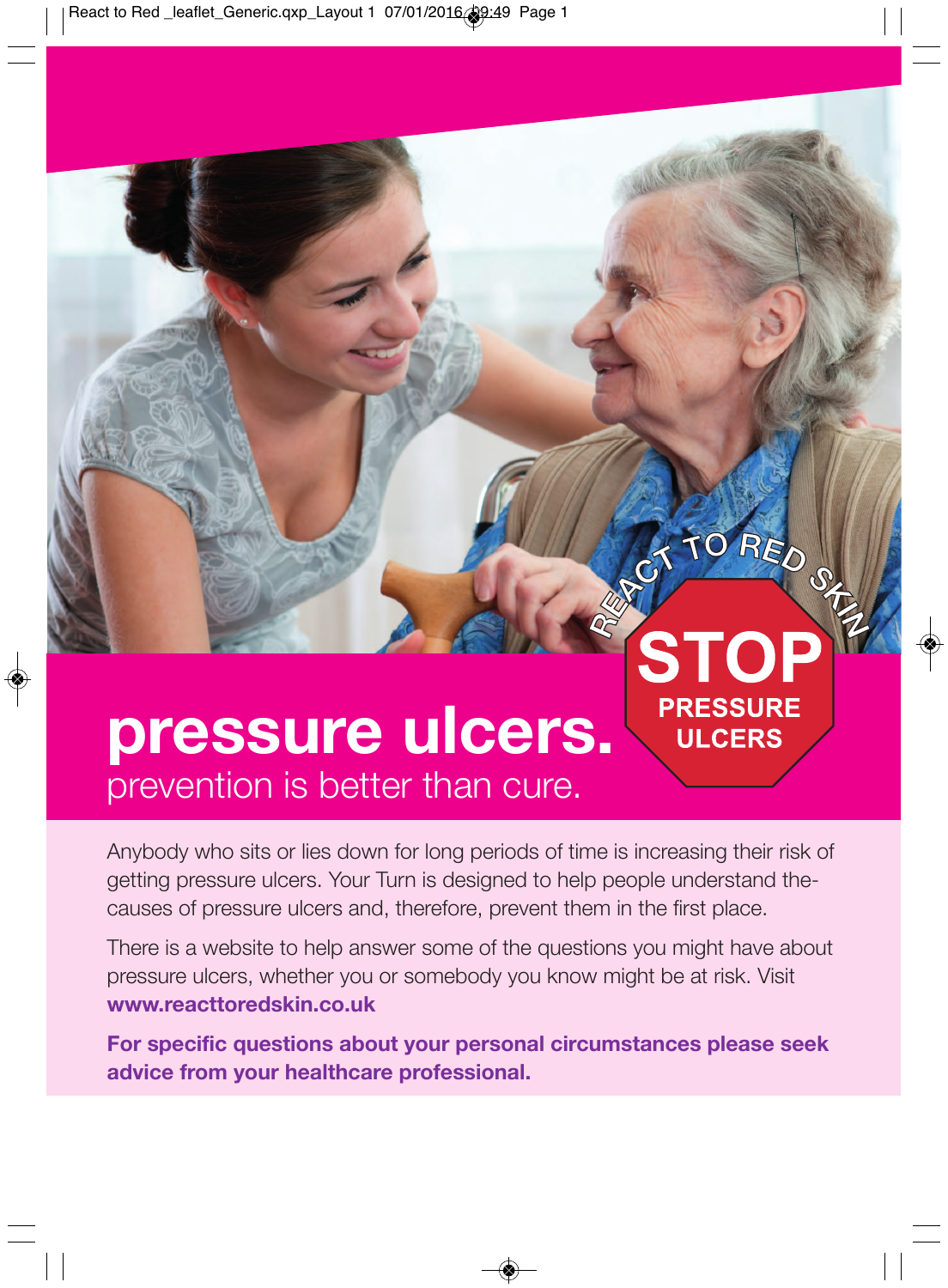React to Red \_leaflet\_Generic.qxp\_Layout 1 07/01/2016 09:49 Page 2

### **pressure ulcers.** prevention is better than cure.

♦

Anybody who sits or lies down for long periods of time is increasing their risk of getting pressure ulcers. Your Turn is designed to help people understand thecauses of pressure ulcers and, therefore, prevent them in the first place.

CT TO RED OF

**ST** 

**PRESSURE ULCERS** 

 $\bigcirc$ 

RES

There is a website to help answer some of the questions you might have about pressure ulcers, whether you or somebody you know might be at risk. Visit **www.reacttoredskin.co.uk**

**For specific questions about your personal circumstances please seek advice from your healthcare professional.**